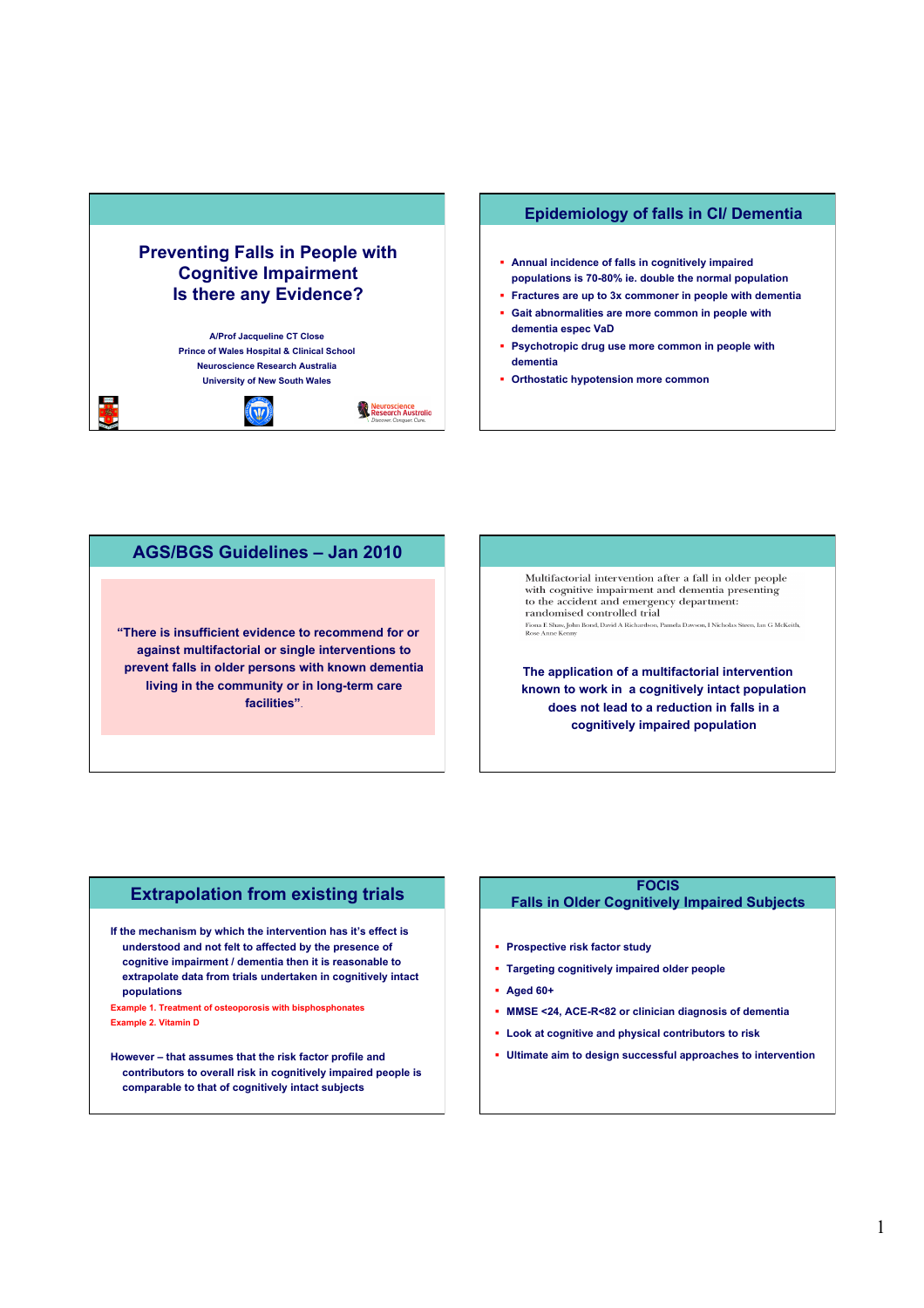# **Physiological and Cognitive Variables**

- **Strength**
- **Balance Vision**

**Reaction time Proprioception** 

- **ACE-R, MMSE Trails A & B**
- - **Logical memory**
	- **GDS BNT**
	- **FES-I**
- **STS**
- **TUG**
- **6m walk**

| <b>FOCIS - Baseline Data</b>                                                 |                                |  |
|------------------------------------------------------------------------------|--------------------------------|--|
| /ariable                                                                     |                                |  |
| Age (median, range)                                                          | 83 (61.8-99)                   |  |
| Female (%)                                                                   | 100 (56.5)                     |  |
| <b>Place of residence</b><br>Home $(\%)$<br>Hostel (%)                       | 138 (80)<br>39 (20)            |  |
| Living arrangements<br>Alone (%)<br>With someone (%)<br>Hostel / convent (%) | 35 (17)<br>102 (58)<br>40 (23) |  |
| Years of education (median, range)                                           | $9(0-19)$                      |  |
| <b>MMSE Score</b>                                                            | 22.8                           |  |
| <b>ACE-R Score</b>                                                           | 65.5                           |  |
| Previous faller (%)                                                          | 111 (62.7)                     |  |
| Previous recurrent faller (%)                                                | 60 (33.9%)                     |  |

| <b>Physiological Measure</b> | <b>Cognitively Impaired</b><br>$(n=177)$ |                | <b>Cognitively Intact</b><br>$(n=352)$ |                 |
|------------------------------|------------------------------------------|----------------|----------------------------------------|-----------------|
| <b>Melbourne Edge Test</b>   | 20                                       | $(17 - 21)$    | 19                                     | $(18 - 21)$     |
| <b>Proprioception</b>        | $\mathbf{2}$                             | $(1.4 - 3.4)$  | 2.2                                    | $(1.2 - 3.2)$   |
| Reaction Time (ms)*          | 273                                      | $(235 - 351)$  | 254                                    | $(217 - 280)$   |
| Quads Strength (kg)*         | 19                                       | $(13 - 24)$    | 23                                     | $(17 - 31)$     |
| Balance (mm <sup>2</sup> )*  | 1907                                     | $(987 - 2500)$ | 818                                    | $(477 - 1520)$  |
| <b>Falls Risk Score*</b>     | 2.0                                      | $(0.9 - 3.1)$  | 0.77                                   | $(0.17 - 1.65)$ |

## **Group Comparison at 6 months**

|                                     | Non-Faller<br>$n = 92$ | <b>Faller</b><br>$n = 79$ |
|-------------------------------------|------------------------|---------------------------|
| Faller %                            | 54%                    | 46%                       |
| <b>Recurrent faller</b>             |                        | 39/79 (49%)               |
| Age                                 | 82.3                   | 83.1                      |
| Gender<br>Male $(\%)$<br>Female (%) | 38(51)<br>54 (56)      | 37(49)<br>42 (44)         |
| <b>Years of education</b>           | 10.1                   | 9.5                       |
| Mean No of medications*             | 6.9                    | 8.5                       |
| On CNS Medications (%)*             | 26 (28%)               | 34 (43%)                  |

| <b>Physiological Measures</b>           |                        |                           |     |  |
|-----------------------------------------|------------------------|---------------------------|-----|--|
|                                         | Non-Faller<br>$n = 92$ | <b>Faller</b><br>$n = 79$ | СI  |  |
| Contrast<br>sensitivity (dB)            | 19                     | 18                        | 19  |  |
| <b>Quad Strength</b><br>$(kq)$ *        | 20                     | 16                        | 23  |  |
| <b>Reaction Time</b><br>(ms)            | 337                    | 352                       | 254 |  |
| Sway on floor,<br>eyes open ( $mm2$ ) * | 544                    | 960                       |     |  |
| Sway on foam,<br>eyes open ( $mm2$ ) *  | 3574                   | 7370                      | 818 |  |
| Proprioception (°)                      | 2.5                    | 3.1                       | 2.2 |  |

## **Physiological Measures**

|                          | Non-Faller<br>$n = 92$ | <b>Faller</b><br>$n = 79$ |
|--------------------------|------------------------|---------------------------|
| Sit to Stand 5 (sec) *   | 20                     | 27                        |
| Near tandem stand (sec)* | 8                      | 7                         |
| 6m walk (sec)*           | 8                      | 11                        |
| TUGT (sec)*              | 19                     | 24                        |
| Co-stab (errors)*        | 32                     | 47                        |
| Grip Strength (kg)       | 20                     | 20                        |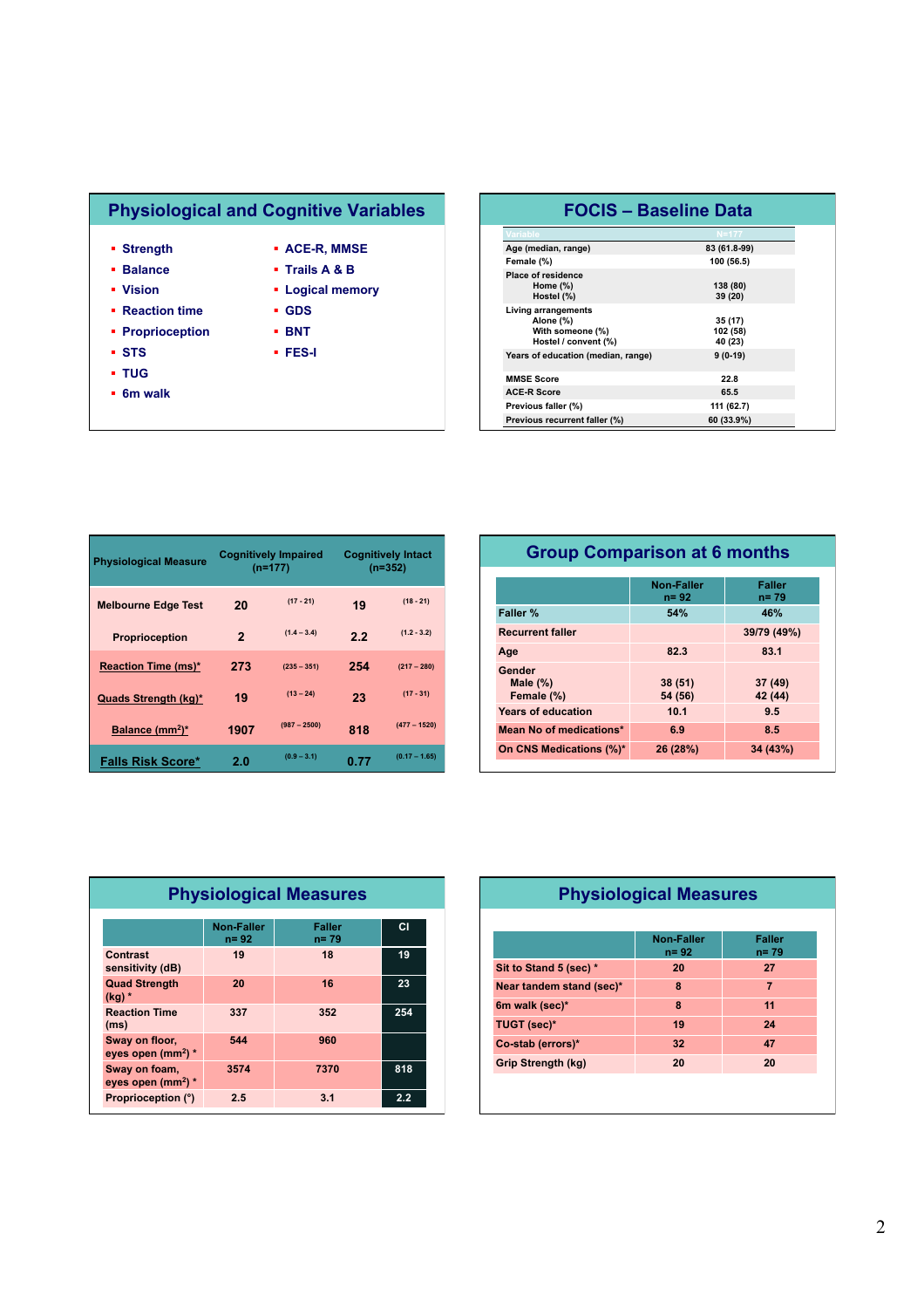|                   | <b>Neuropsychological Measures</b> |                           |  |
|-------------------|------------------------------------|---------------------------|--|
|                   |                                    |                           |  |
|                   | Non-Faller<br>$n = 92$             | <b>Faller</b><br>$n = 79$ |  |
| <b>MMSE</b>       | 23                                 | 22                        |  |
| <b>Attention*</b> | 4.4                                | 3.8                       |  |
| ACE-R             | 66                                 | 64                        |  |
| FES-I*            | 9.5                                | 11                        |  |
| <b>GDS-15*</b>    | 2.5                                | 4.5                       |  |
|                   |                                    |                           |  |
|                   |                                    |                           |  |
|                   |                                    |                           |  |

| <b>Multivariate Model</b>               |                   |  |  |
|-----------------------------------------|-------------------|--|--|
| Independent and significant predictors: |                   |  |  |
|                                         | OR (95% CI)       |  |  |
| <b>Sway</b>                             | 1.76 (1.23-2.50)  |  |  |
| <b>GDS</b>                              | $1.26(1.11-1.43)$ |  |  |
| <b>Attention</b>                        | $0.73(0.55-0.96)$ |  |  |
|                                         |                   |  |  |
|                                         |                   |  |  |
|                                         |                   |  |  |

## **FOCIS – to date**

- **High risk population**
- **Physiologically poor in comparison to matched CI population**
- **Fallers in 6 months are poorer in terms** 
	- **Physiological performance**
	- **Mood**
	- **Attention**
- **Have potentially modifiable risk factors**

## **AGS/BGS Guidelines – Jan 2010**

**"There is insufficient evidence to recommend for or against multifactorial or single interventions to prevent falls in older persons with known dementia living in the community or in long-term care facilities"**.

## **Intervention in the Community**

#### *EXERCISE INTERVENTIONS – Level 1 evidence*

| <b>Wolf, 1996</b> |
|-------------------|
| Campbell, 1997    |

**Means 2005** 

- "free from debilitating processes"<br>MSQ <7 **Buchner, 1997** 'major psychiatric illness"
- **Robertson, 2001 "unable to understand trial requirements" Barnetter is they had cognitive impairment"**<br>MMSE <20 **Lord, 2003** MMSE <20<br>Means 2005 MMSE <25
- **Li 2005 "having no cognitive impairment" Skelton 2005** "significant cognitive impairment"

**Voukelatos 2007 "excluded if they had dementia"** 

**Extrapolation – if benefits from exercise are from improved strength, balance & reaction time – why shouldn't people with cognitive impairment and dementia benefit.** 

## **Intervention in the Community**

#### **NON-EXERCISE SINGLE INTERVENTIONS**

| Cumming, 1999        | not excluded if live in carer                                                                                                                                              |
|----------------------|----------------------------------------------------------------------------------------------------------------------------------------------------------------------------|
| Nikolaus, 2003       | excluded "severe cognitive decline"                                                                                                                                        |
| <b>Campbell 2005</b> | "unable to understand trial requirements"                                                                                                                                  |
| Harwood, 2005        | excluded "those with memory problems preventing the<br>completion of the lengthy questionnaire"                                                                            |
| <b>Kenny, 2001</b>   | <b>MMSE &lt;24</b>                                                                                                                                                         |
| Day, 2002            | MSQ < 6                                                                                                                                                                    |
| Campbell, 1999       | MSQ < 7                                                                                                                                                                    |
| Pitt, 2007           | <b>Intervention was with GPs</b>                                                                                                                                           |
| <b>Haran 2010</b>    | <b>MMSE &lt;24</b>                                                                                                                                                         |
|                      | Extrapolation – Cognitively impaired people will have been included in some of these<br>studies. Above interventions may have benefit in people with cognitive impairment. |